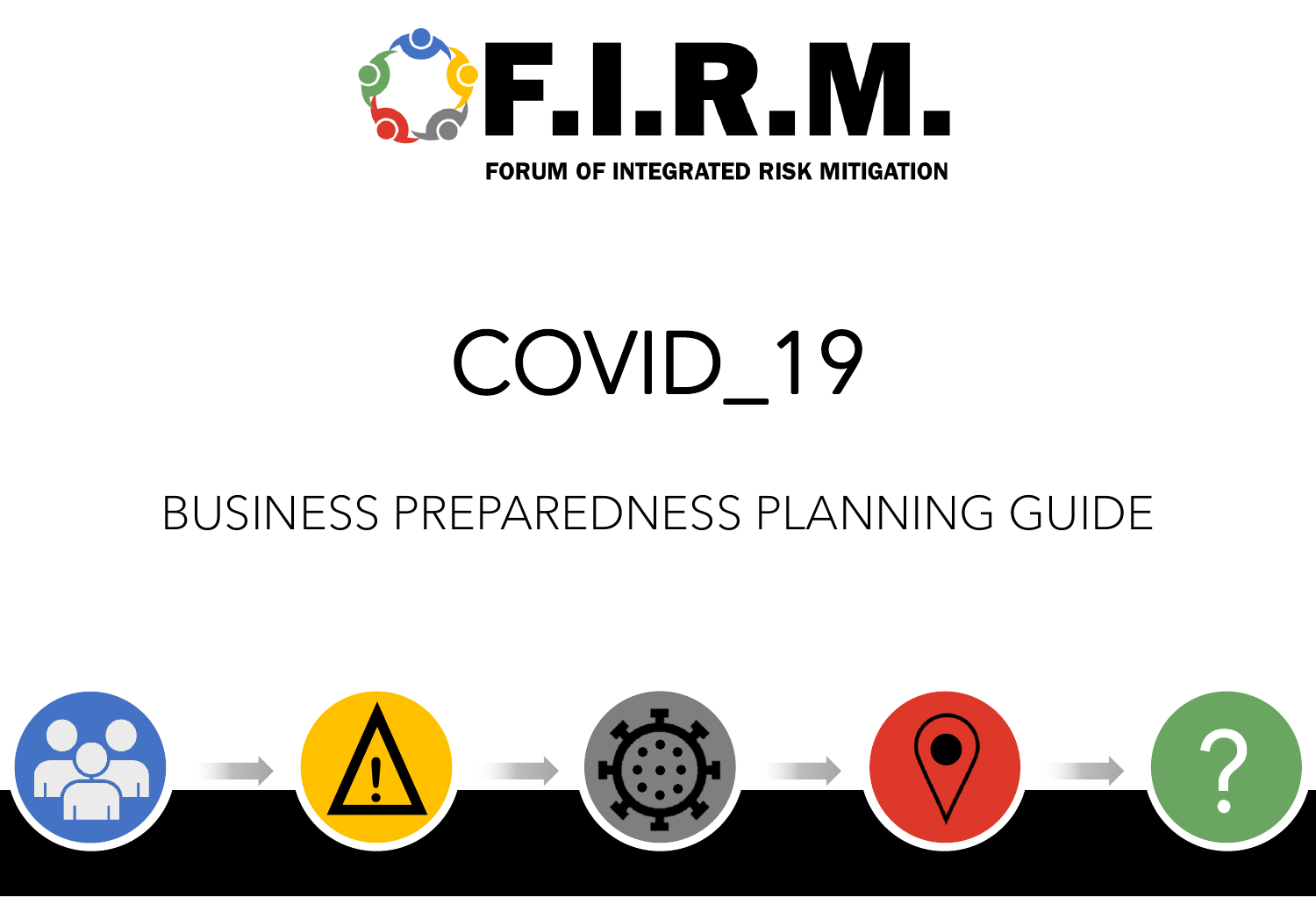

#### TASK TEAM - IDENTIFY

Establish your CORE TASK TEAM (TT). These are the people who will be responsible for specifying and implementing your Preparedness Plan.

The roles/responsibilities below define the different areas which your team members should be responsible for:

- Communication (Staff, Visitors, Clients, Customers, etc.);
- Health and Safety;
- Building control and security;
- Cleaning and maintenance;
- Business management.

Depending on the size or scale of your business this maybe a department head, an individual or a service provider. These roles outline the basics required larger organisations may have further speciality units which would form part of the team, i.e. campus health, travel risk, etc.

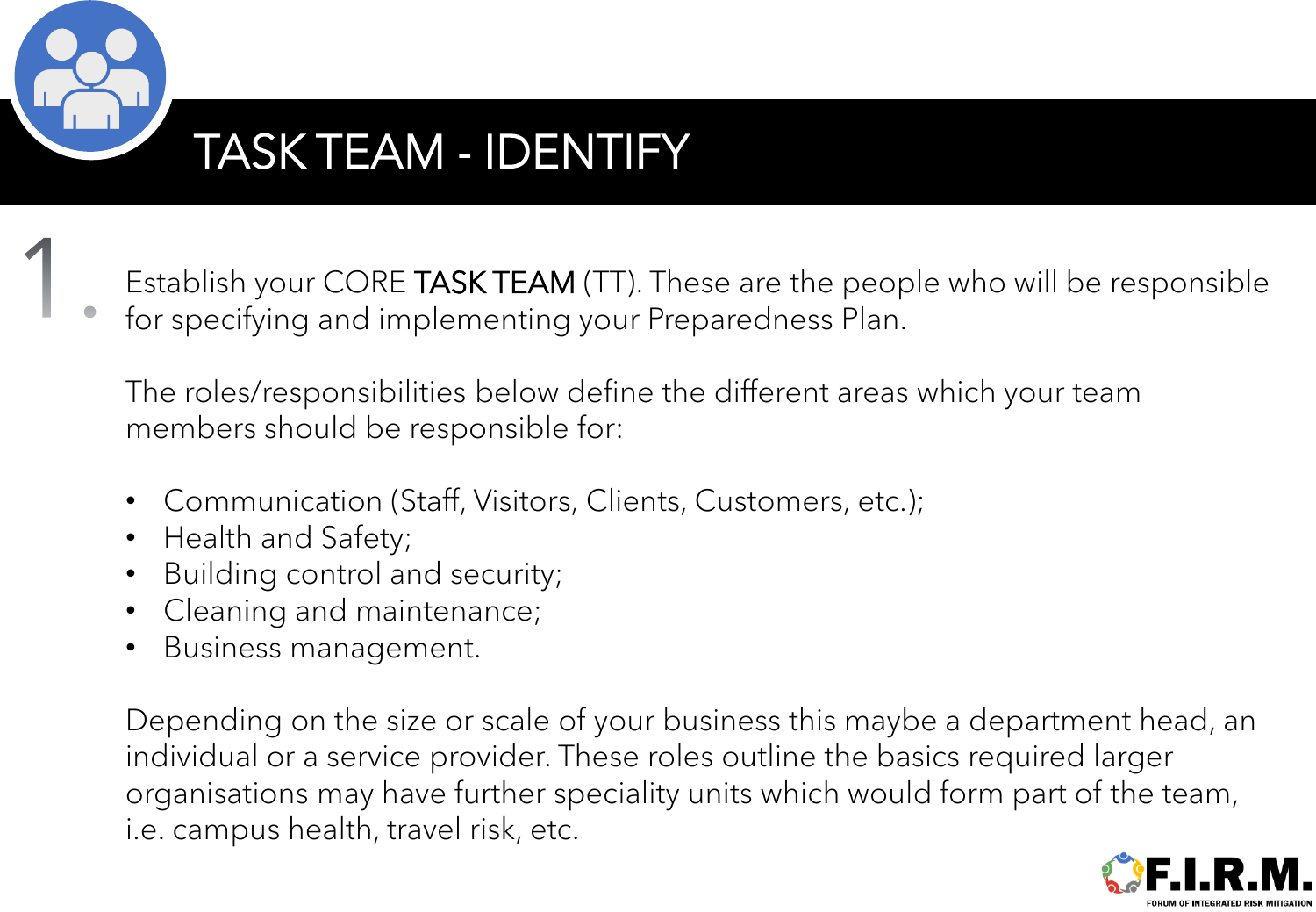

#### TASK TEAM - PLAN

Using this guiding document the TT must develop their context specific plans.

These will include:

- Prevention Plans;
- Incident Management Plans;
- Business Continuity Plans;
- Approach for returning to Business as Usual.

In developing these plans the TT must assess what resources the business has available to them, what *limitations* they may face and what their specific TRIGGERS would be.

This is an important step as it identifies any restrictions and allows for mitigating activities to be initiated.

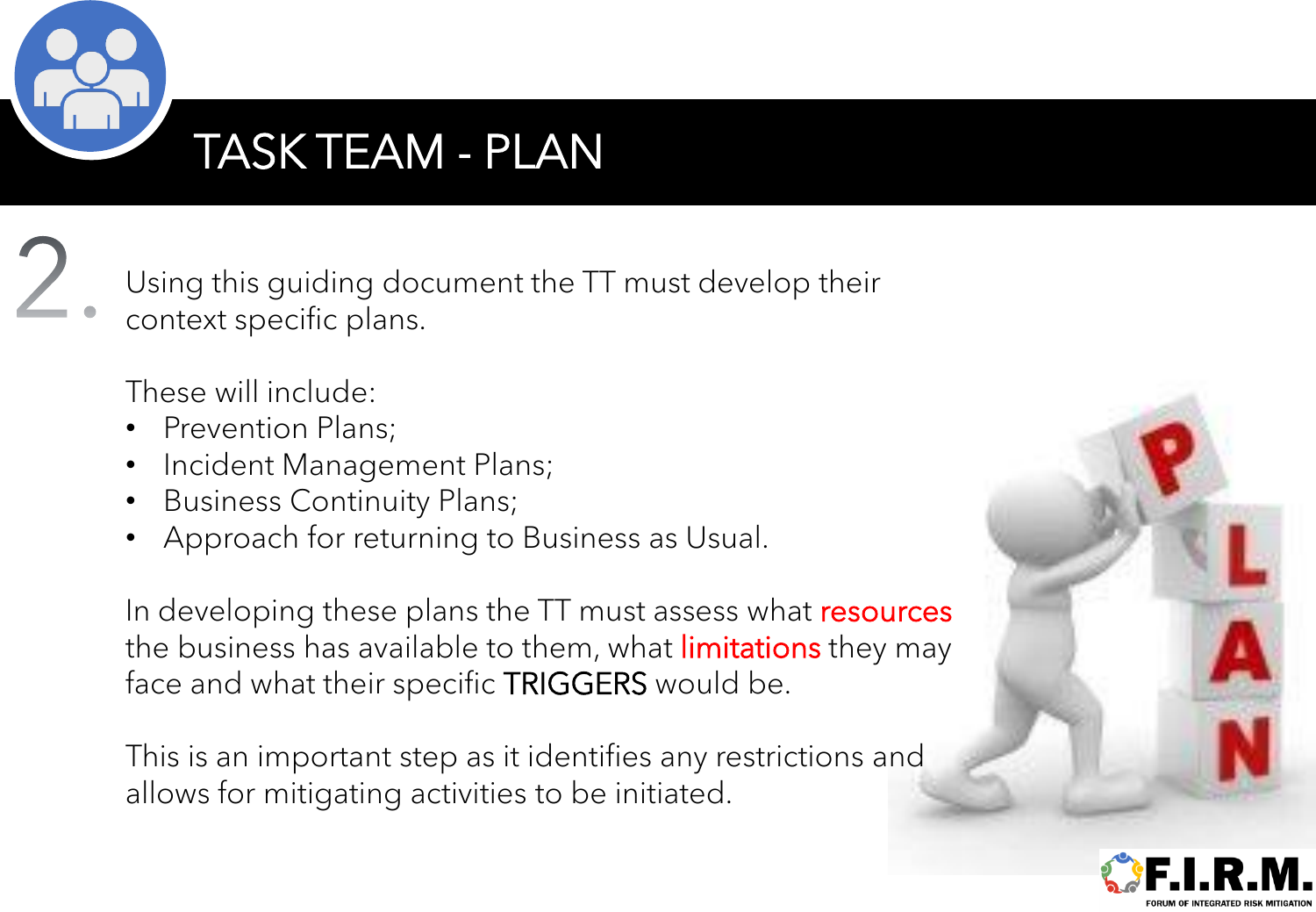

## PREVENTION INTELLIGENCE

Prevention is the ultimate goal. In order to aid in this objective the TT must have the RIGHT information, fake news is detrimental to the prevention and mitigation of the disease. As such all information must be verified before distribution further Change Management must be specified i.e. who needs to be informed on what. Trusted sources include:

#### The World Health Organisation

https://www.who.int/emergencies/diseases/novel-coronavirus-2019

[The National Institute for Communicable Diseases](http://www.nicd.ac.za/novel-coronavirus-outbreak-in-wuhan-city-hubei-province-of-china/) <http://www.nicd.ac.za/novel-coronavirus-outbreak-in-wuhan-city-hubei-province-of-china/>

#### COVID\_19 Global Cases Mapping

[https://gisanddata.maps.arcgis.com/apps/opsdashboard/index.html#/bda7594740fd40299](https://gisanddata.maps.arcgis.com/apps/opsdashboard/index.html#/bda7594740fd40299423467b48e9ecf6) 423467b48e9ecf6

[https://www.news24.com](https://www.news24.com/)

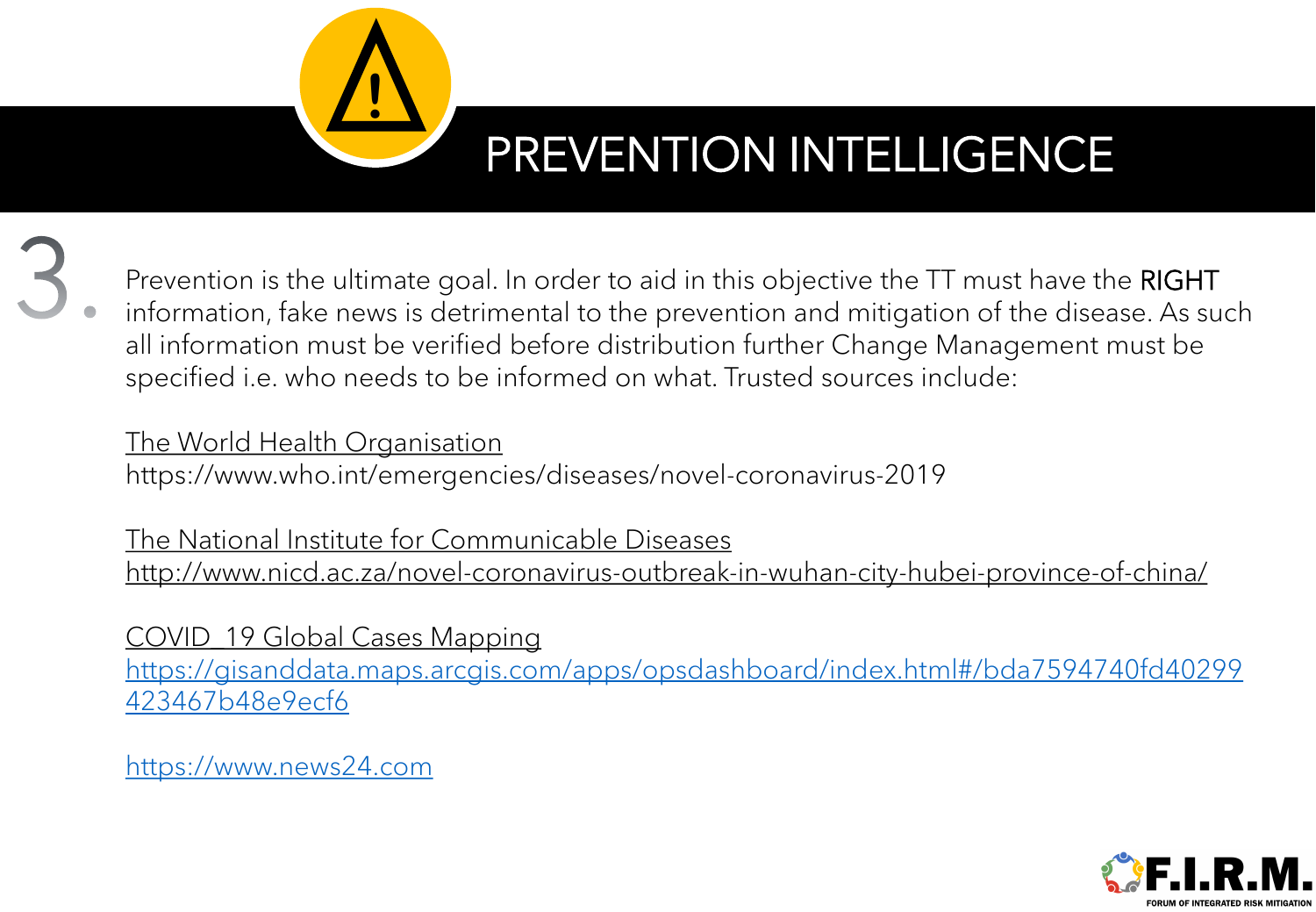

## PREVENTION AWARENESS



Promoting and encouraging AWARENESS in your business is critical. The communications from the TT must include:

- Daily notifications providing pertinent information to personal and business safety;
- DISTRIBUTE instructional information:
	- How to reduce personal risk;
	- How to maintain personal hygiene standards;
	- What products assist i.e. specific hand sanitizers, cleaners, etc.;
	- Specify symptoms;
	- Avoid persons displaying symptoms;
	- Coughing and Sneezing Prevention Ethics.

#### WHAT TO DO IF YOUR ARE FEELING ILL AND WHO TO CALL?\*

- Do not go to work, remain at home!
- Contact personal doctor and convey symptoms telephonically!
- Follow instructions from doctor on testing!

\* It is advised that as designated contact person/unit be identified to receive notifications and provide guidance.

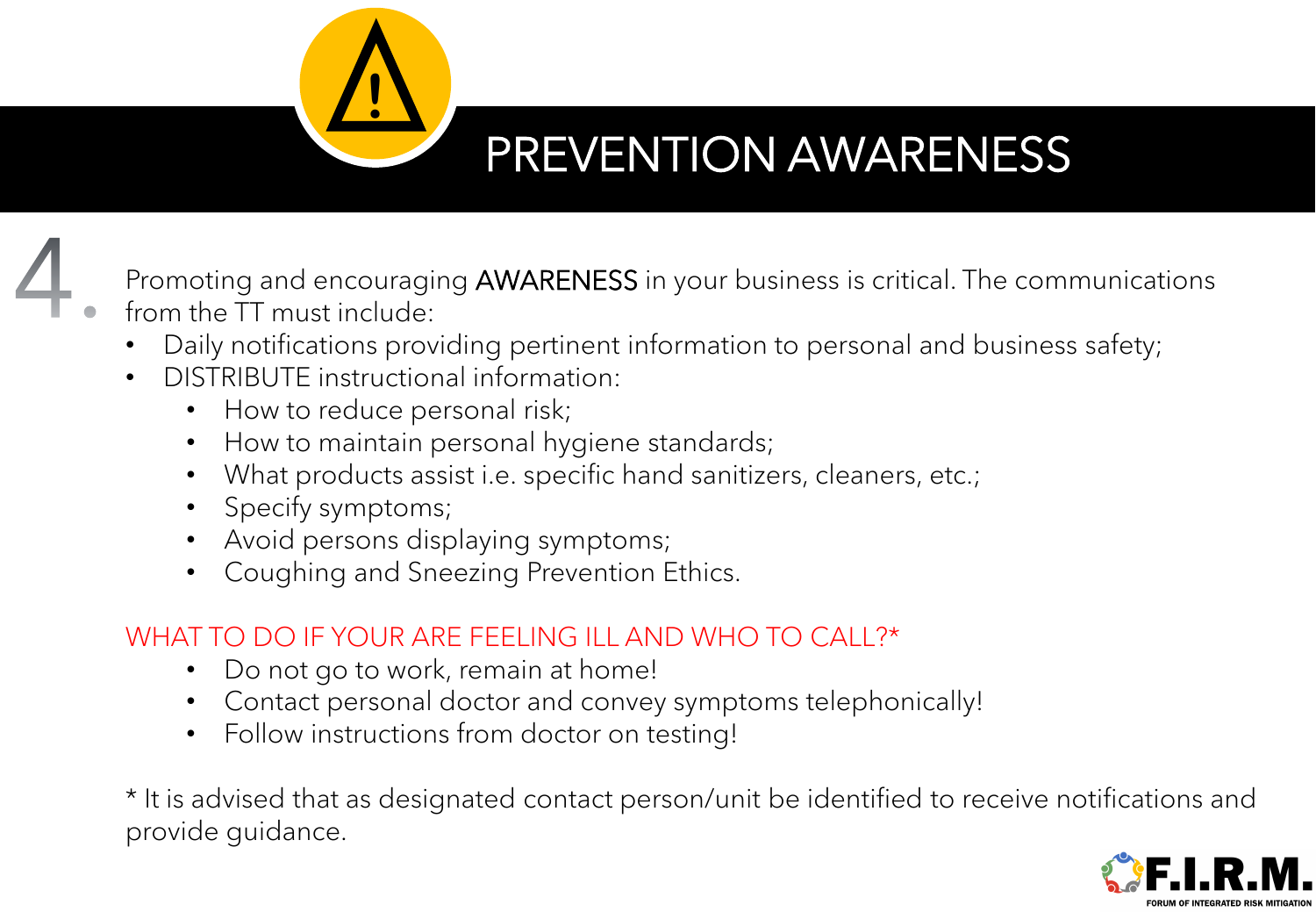

## PREVENTION PROTOCOLS

The following protocols should be communicated to staff and clients of your businesses:

- **Travel** 
	- All non-essential domestic travel should be cancelled (subjectivity to be determined by the TT);
	- All international Travel should be suspended following from global best practices.

The following protocols should be adopted by the business operations/maintenance and cleaning teams regardless of whether there are confirmed cases in your buildings as a preventative measure:

- **CLEANING** 
	- Increase office space cleaning;
	- Use the correct products alcohol based cleaner or chlorine;
	- Encourage increased hygiene standards, i.e. supply hand sanitizers at point of entry;
	- Assess equipment usage i.e. single use clothes to avoid germ spread when cleaning common areas;
	- Identify risk areas and increase cleaning i.e. open plan offices, cafeterias, lavatories, etc.
	- Provide cleaning staff with necessary safety gear.
- MAINTENANCE/ OPERATIONS
	- Review airflow systems and protocols;
	- Common area monitoring and surveillance;
	- Confirm access protocols and restrictions on site.

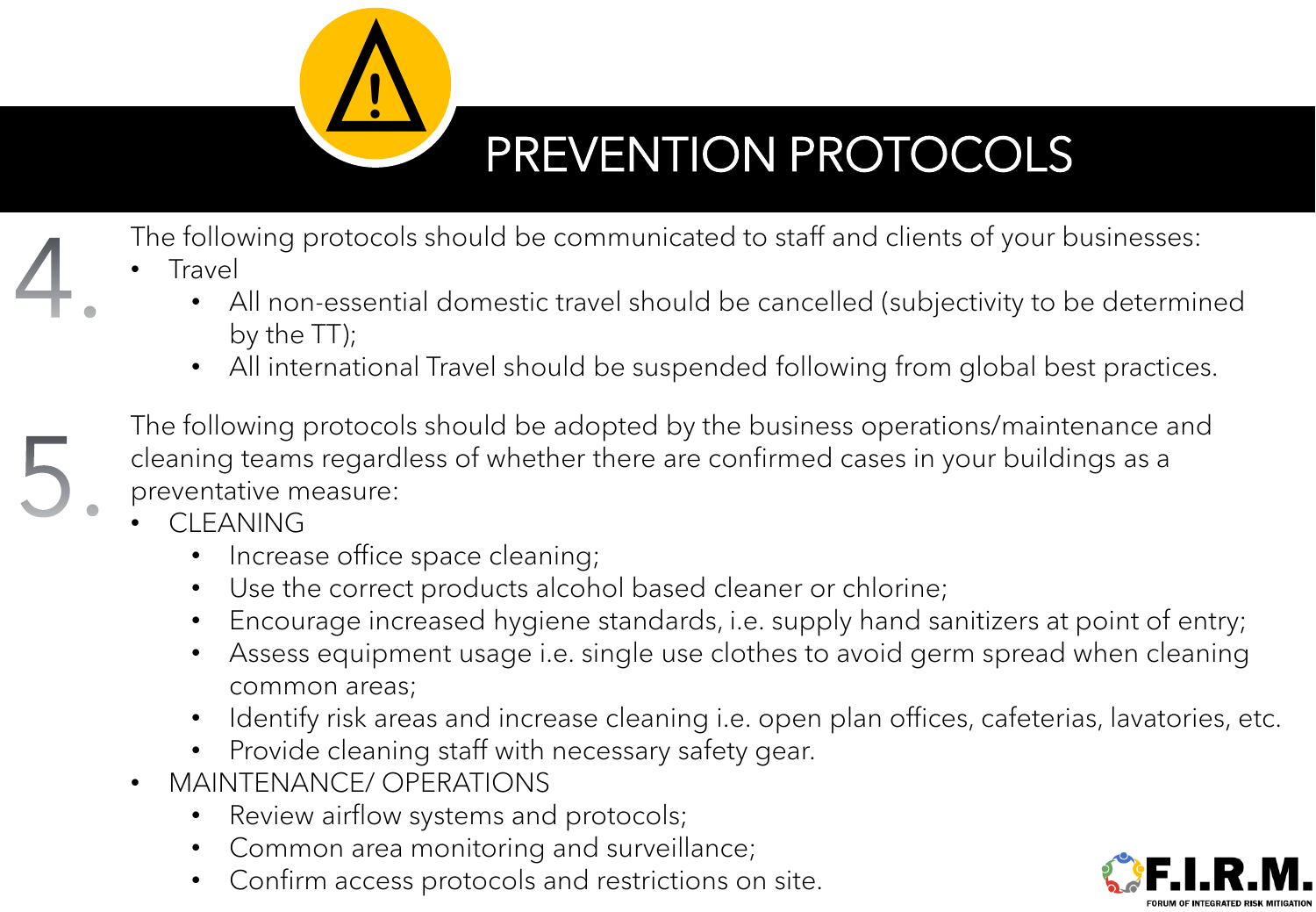

#### INCIDENT PREPAREDNESS

In the development of the Preparedness Plan the TT should preemptively develop a operating guide/ SOP and provide resources toward what they will need to manage an incident under set scenarios within their business.

The SOP / Equipment must include:

- Call tree for escalation clarifying the key responsible persons to be advised in the event of an incident, to cover internal and external contacts i.e. NICD, etc.
- Identify a Quarantine area, confirm the capacity and requirements therein i.e. water access, ablutions, accessibility, air flow, etc.
- Prepare standby personal medical isolation kit's incase member must be escorted to Quarantine area.
- Prepare necessary equipment for Quarantine / Isolation signage, danger tape, etc.

In order to ensure that the SOP is effective **TRAINING** is necessary for staff responsible for implementation.

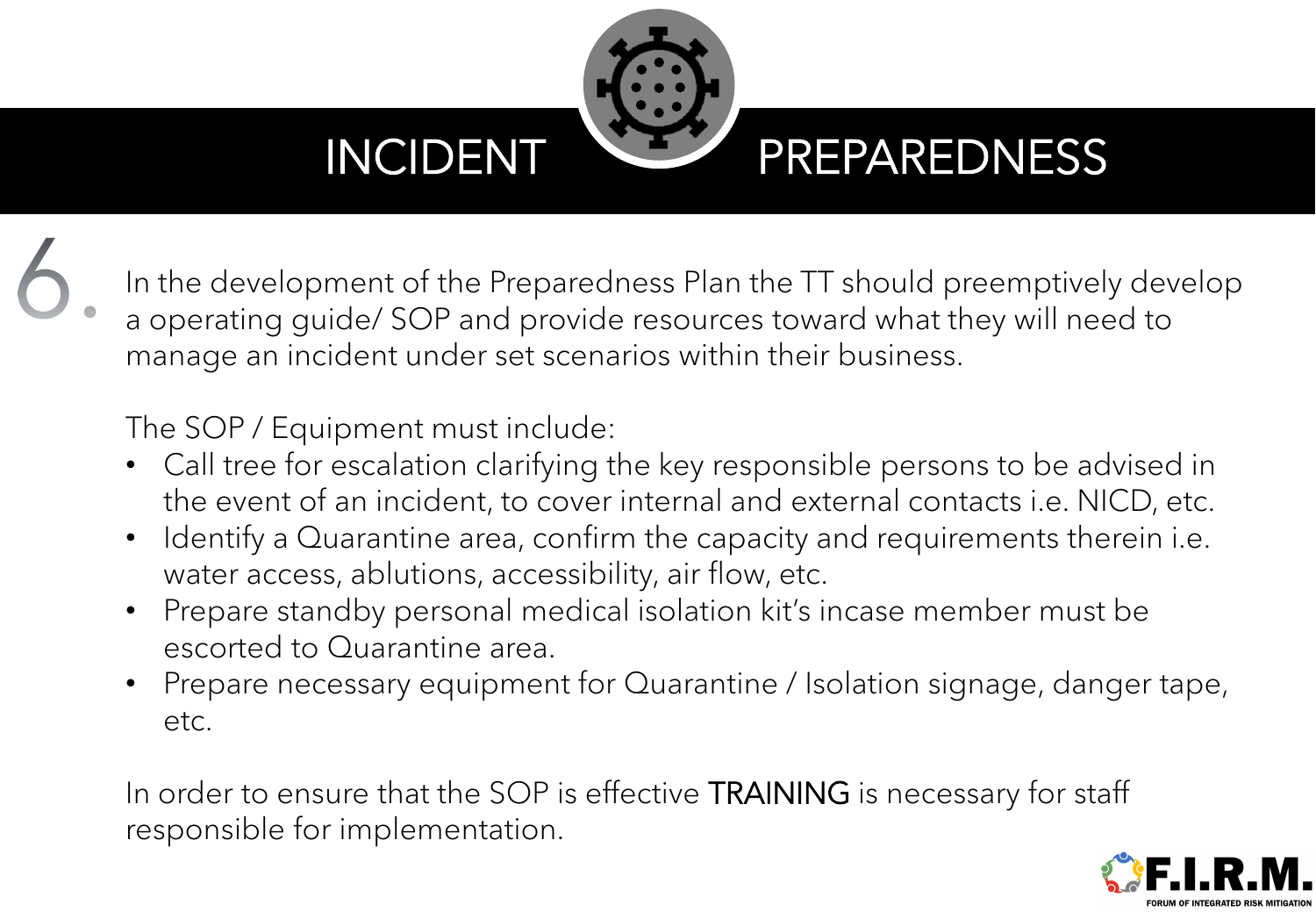

In the event that a member calls into your business to advise that they believe they are ill, have been traveling or have been in contact with people who have been traveling the following QUARANTINE PROTOCOL should be observed.

- Business protocols to be observed i.e. reporting to line manager, etc.
- Call your primary health care doctor to arrange for testing;
- If POSITIVE self-quarantine in your home 14 days under doctors instruction;
- Self monitor based on the 2019-nCoV DAILY CONTACT MONITORING TOOL;
- Follow guidance from your doctor, NICD, etc. and obtain clearance letter once free from the disease before returning to work.

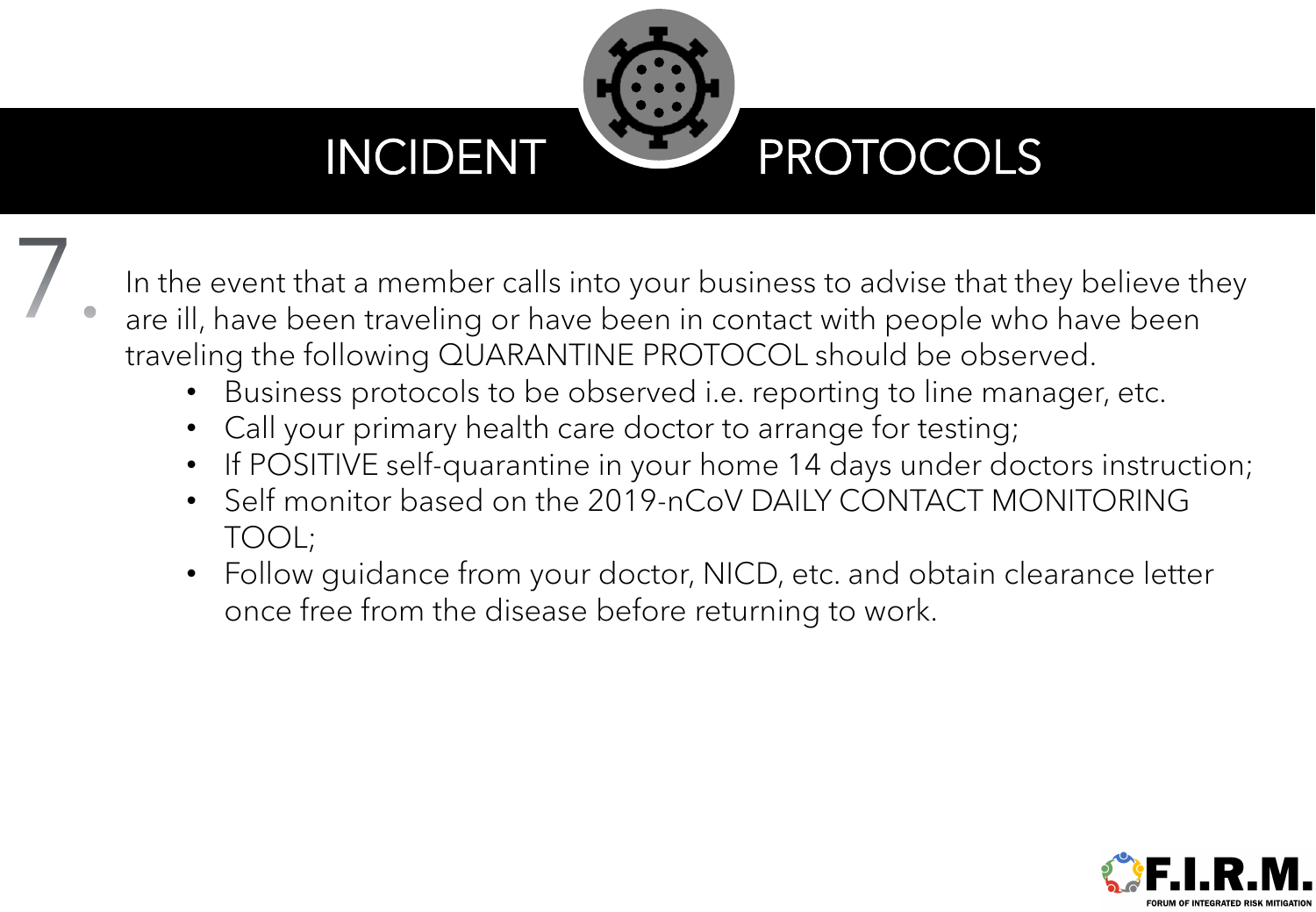# INCIDENT PROTOCOLS

In the event that a member reports to your place of business that they believe they are ill, have been traveling or have been in contact with people who have been traveling the following ISOLATION PROTOCOL should be observed.

- Isolate the patient / and contain the area with the people within.
- Follow Call Tree. Notify business management.
	- Contact the NICD. NICD will dispatch team.
- Isolated patient will be tested and prepared for Quarantine Isolation and Transport.
- Minimize staff/person contact.
- Contained Area persons will be screened and tested, if tests are negative they will be released. Business to determine whether to send Contained staff home and invoke 14 day self Quarantine (work from home).

CONTACTS AND DETAILS: NICD HOTLINE 082-883-9920 NATIONAL HEALTH OPERATIONS CENTRE 012-395-9636/37

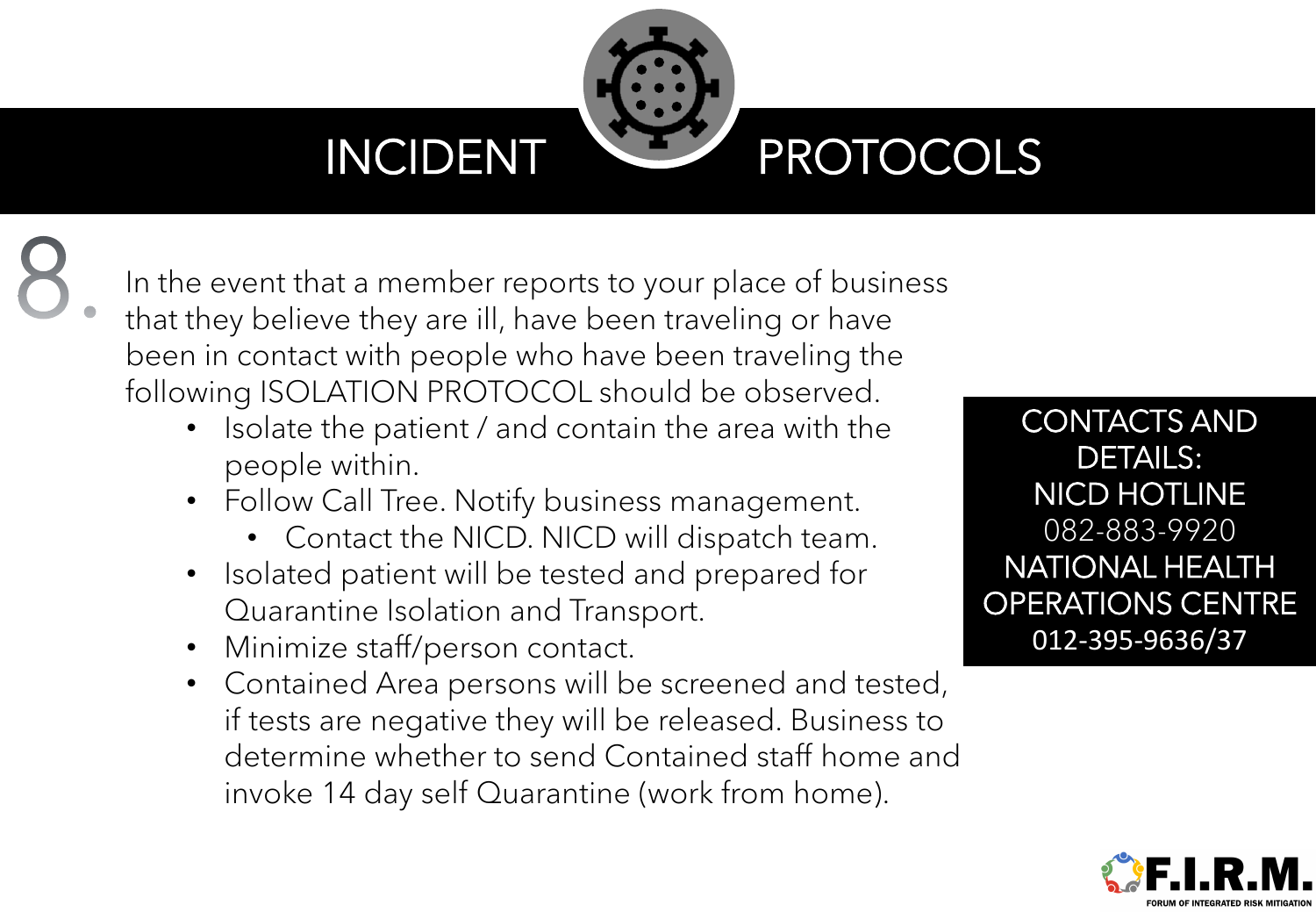

In the event that an incident occurs within the business premises decontamination processes will be required in accordance with national guidelines, ensure TT has identified necessary service providers/ processes to comply.

Decontamination process to include:

- National standard compliance;
- Guided by National Institute for Communicable Diseases;
- To include specialised cleaning, equipment and materials;
- Waste to be correctly disposed of by certified supplier.

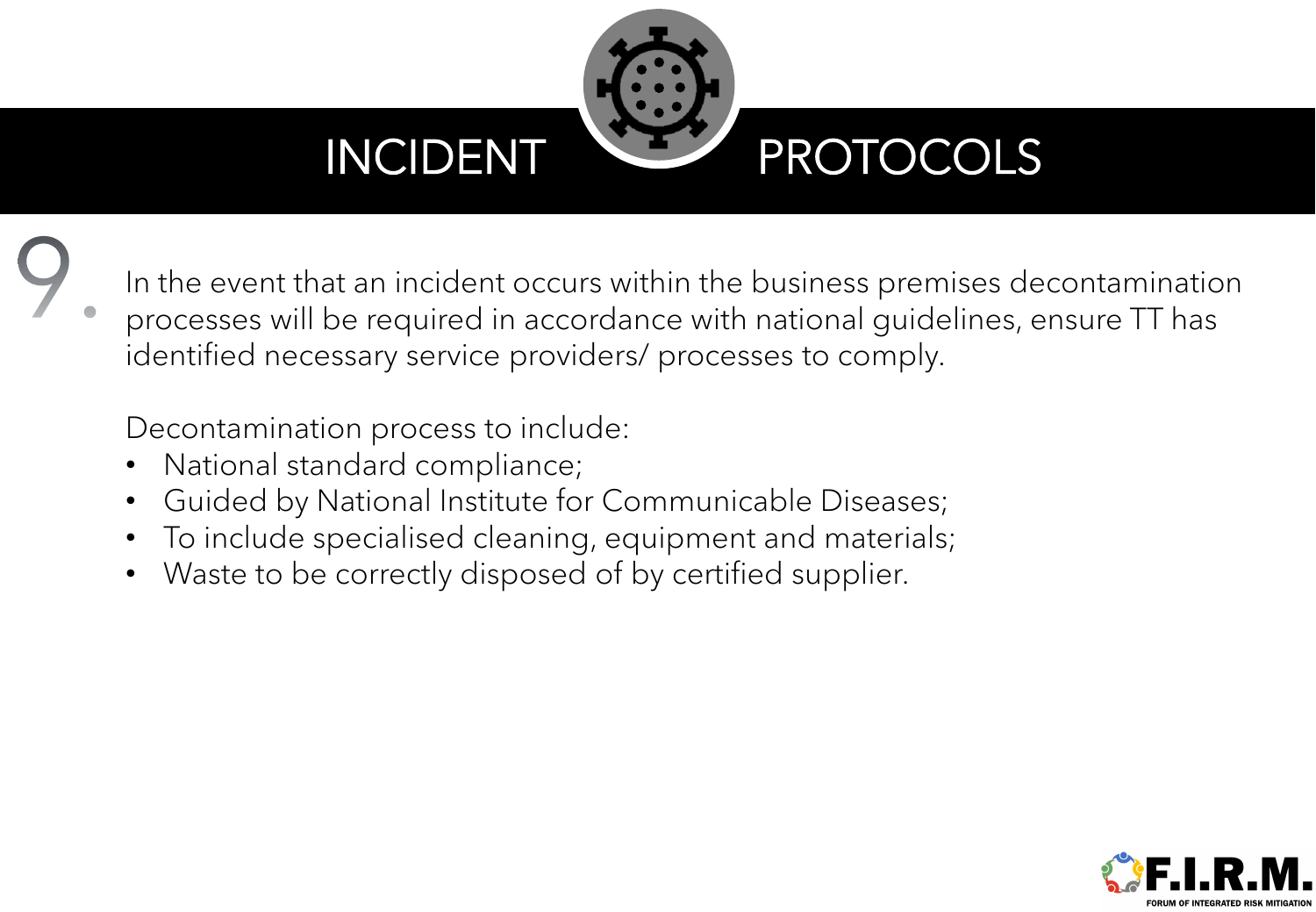

### **BUSINESS RESILIENCE TRIGGERS**

The TT must define the Triggers by which they will enact specific protocols, as part of this process the TT must be able to define critical business units, or operations that are critical to the sustaining day to day operations of the Business and how they would build resilience around that unit.

These would be broken into two categories:

- Internal Triggers derived from inside the business, i.e. staff member reported positive, staff in a high contamination area, etc.)
- External Triggers receipt of alert or trigger from an authoritative health agency or government body advising of:
	- Multiple confirmed cases in home country;
	- Increase in community transmission;
	- City or provincial lock-down.

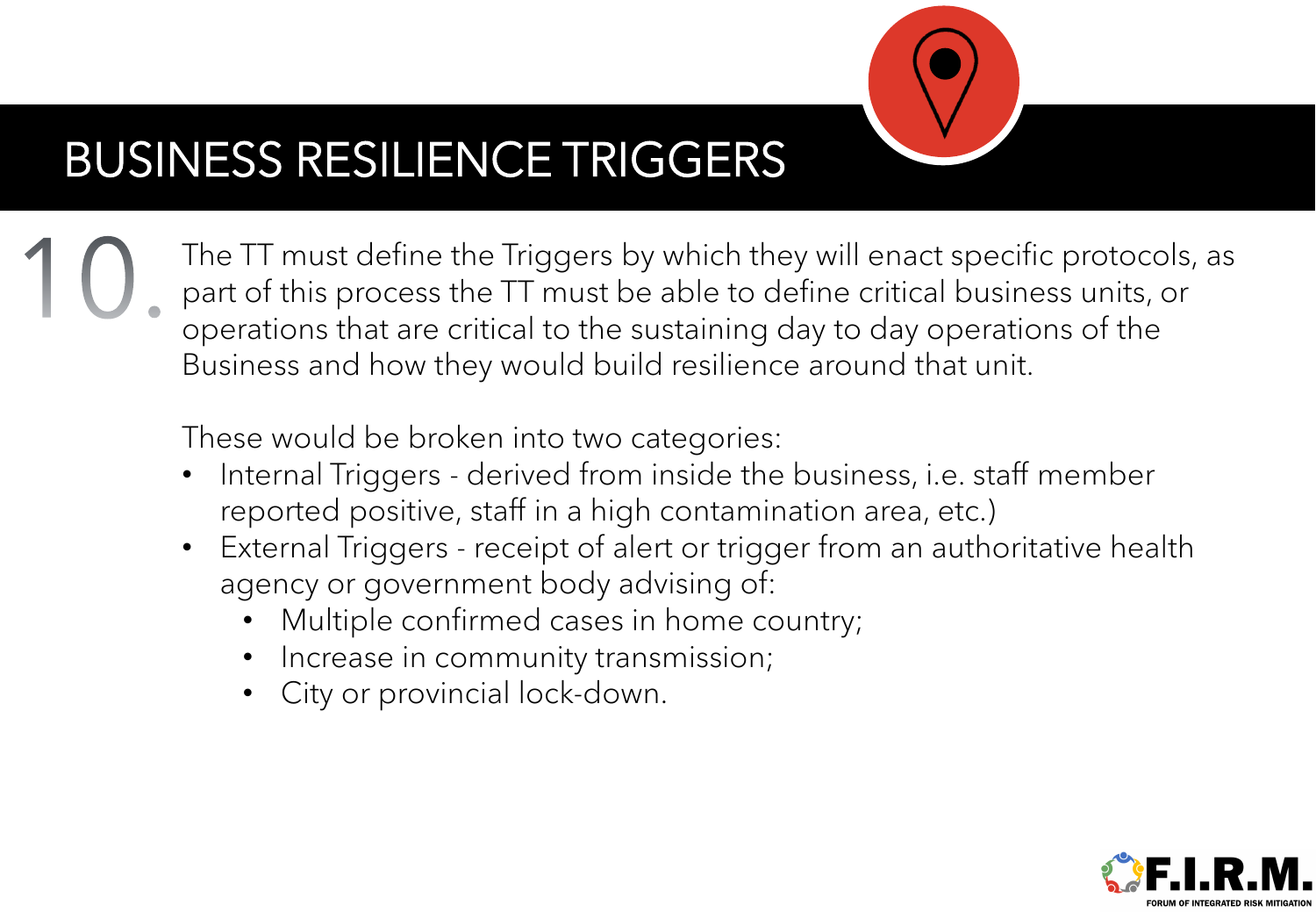

## BUSINESS RESILIENCE TRIGGERS

Prepare to invoke continuity plans for prolonged lockdown scenario in respect

- of all critical functions as appropriate:
	- Work from home;
	- Work transfer;
	- Work from recovery site.
- Ensure ongoing communication and monitoring across the business.
- Monitor efficacy of continuity strategies in execution. If systemic, coordinate continuity plan execution with necessary supplier, regulatory or institutional bodies.

Monitor situation on an ongoing basis until return to BAU, ensure necessary communications and plan for possible disruptions to regularization of Business following prolonged shut down.

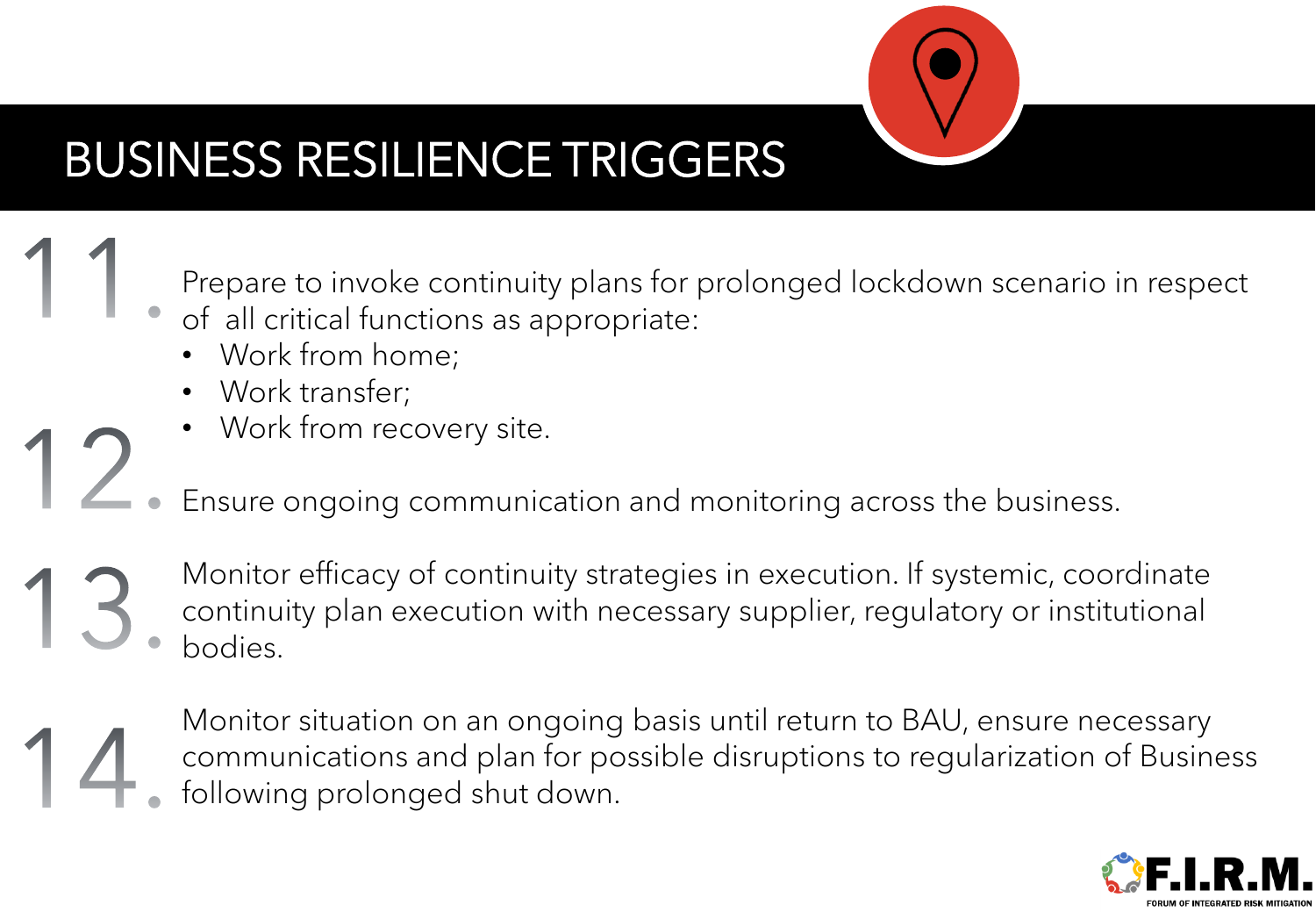#### DISCLAIMER



The information provided within this document, best practices defined therein and associated links shared by the FIRM are derived from the most recent and accurate information currently available.

Individuals, businesses, corporation or institutions may utilise this information at their own discretion. The FIRM however holds no liability or responsibility around how this information is utilised.

It is recommended that all plans, information or processes derived as a product of following this guide are approved and reviewed by the department or person liable for your organisation or businesses risk.

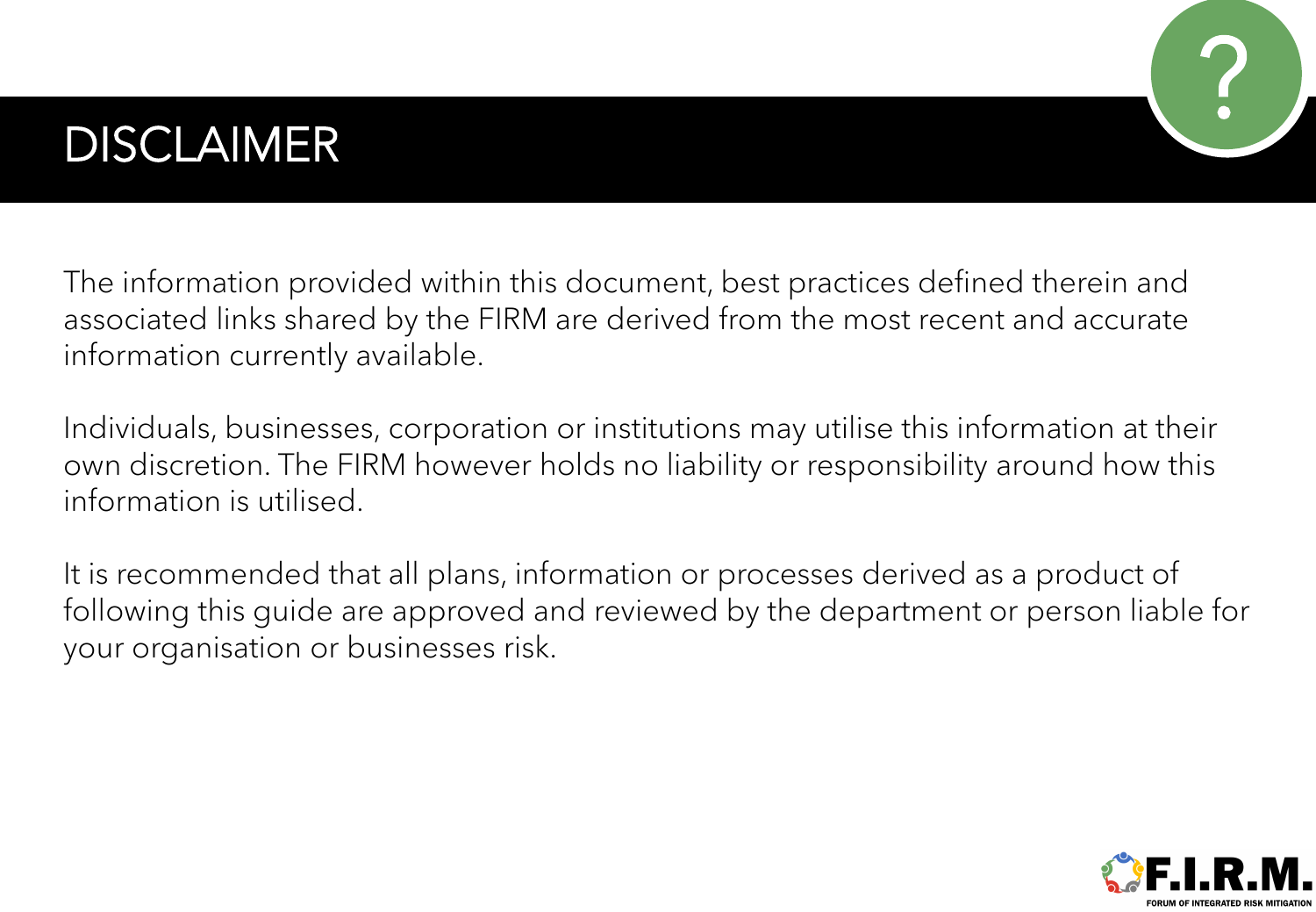## USEFUL LINKS



The National guidelines on epidemic preparedness and response (NDOH): http://www.health.gov.za/index.php/primaryhealthcare/category/154-communicable[diseases?download=438:National%20Guidelines%20on%20Epidemic%20Preparedness](http://www.health.gov.za/index.php/primaryhealthcare/category/154-communicable-diseases?download=438:National%20Guidelines%20on%20Epidemic%20Preparedness%20and%20Response) %20and%20Response

DISCOVERY INFORMATION HUB (including templates, posters, etc.) <https://www.discovery.co.za/portal/employer-zone/everything-to-know-covid-10>

US CDC ON CLEANING [https://www.cdc.gov/coronavirus/2019-ncov/community/home/cleaning](https://www.cdc.gov/coronavirus/2019-ncov/community/home/cleaning-disinfection.html)disinfection.html

US DEP. LABOUR OHS <https://www.osha.gov/SLTC/covid-19/controlprevention.html#health>

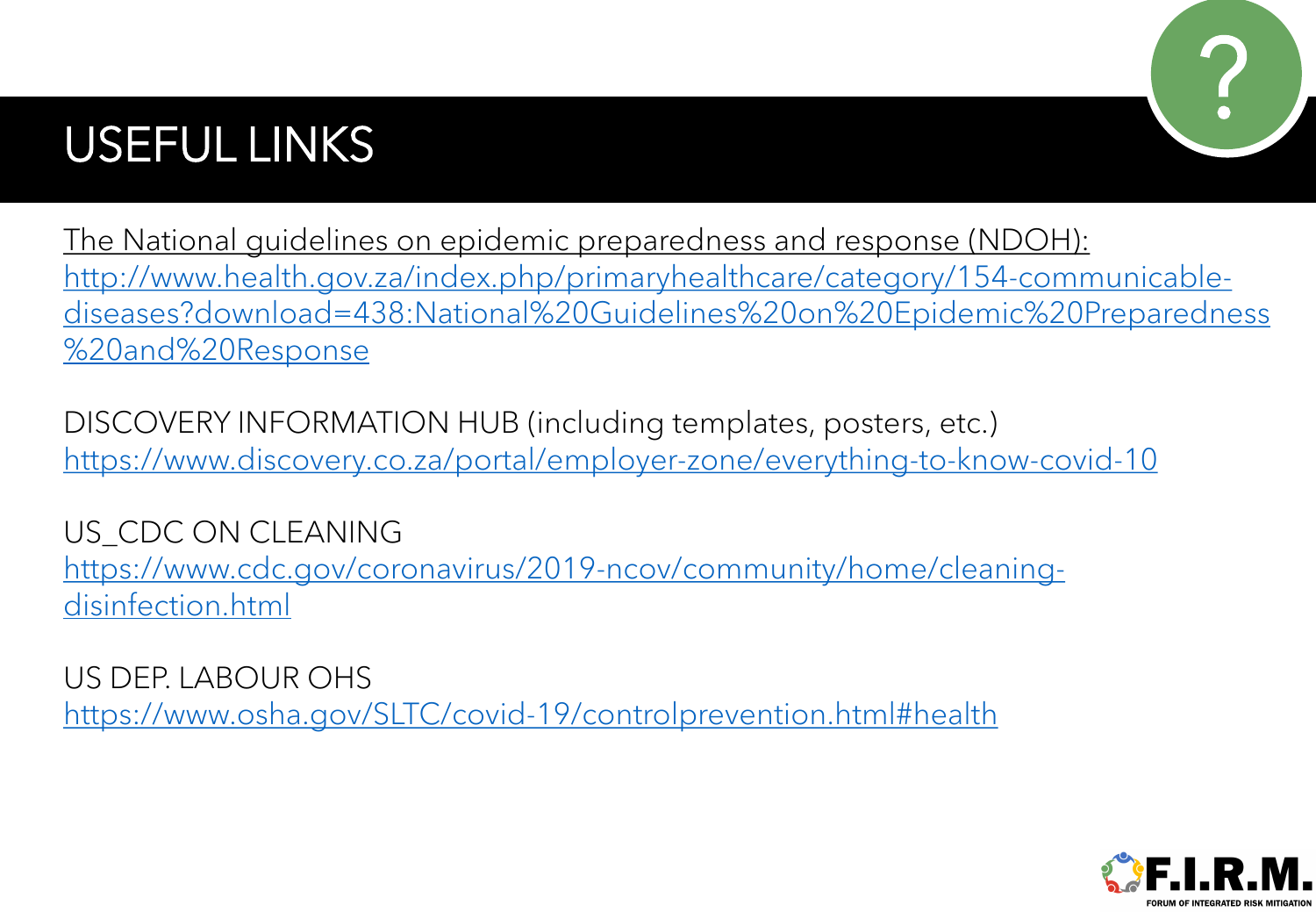#### TEMPLATES / INFORMATION



?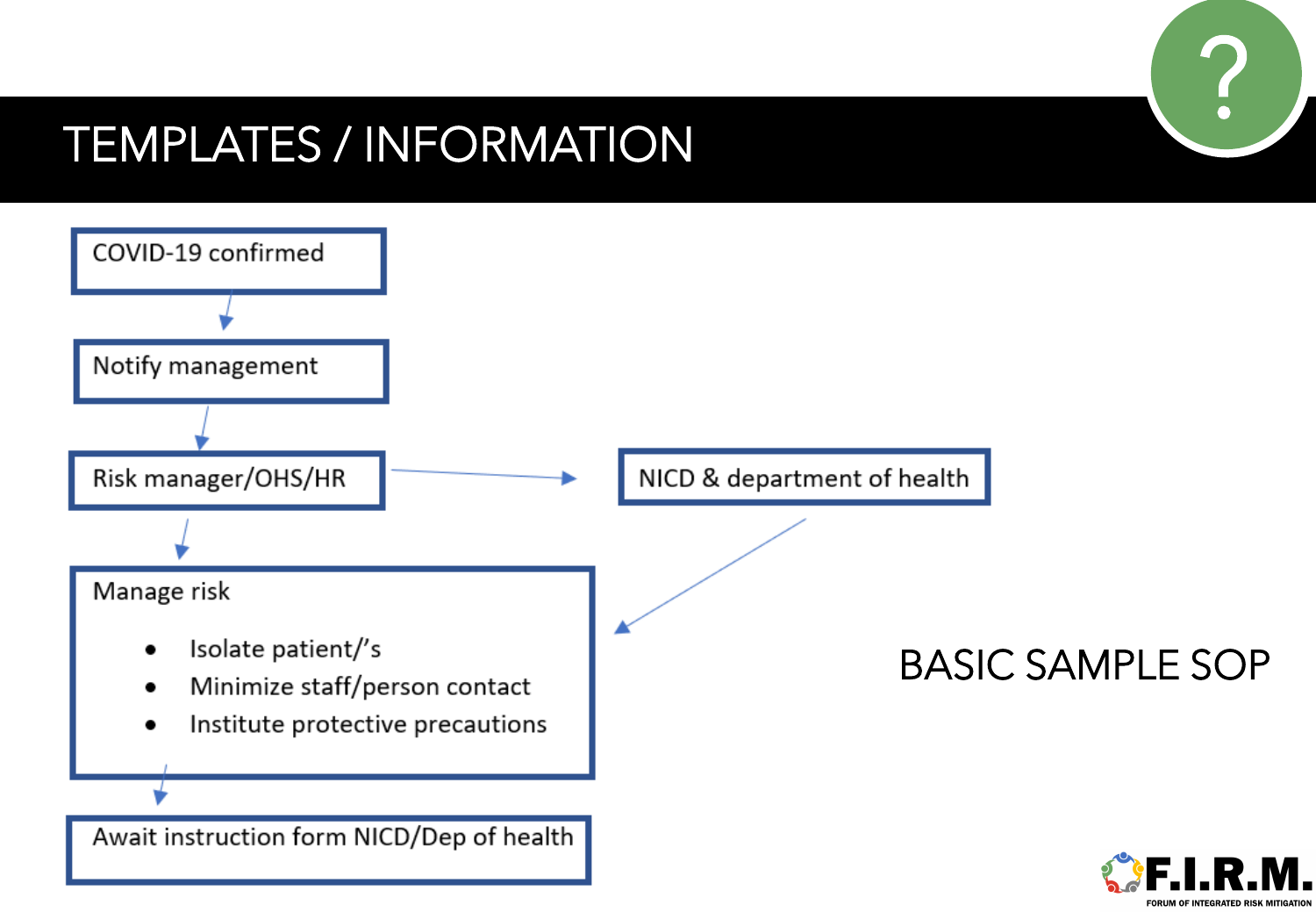NATIONAL INSTITUTE FOR<br>COMMUNICABLE DISEASES

#### 2019-nCoV DAILY CONTACT MONITORING TOOL

Complete for each contact of confirmed case

|                           | Details of contact of case under investigation/confirmed case |                              |            |                                    | Details of health official completing this form | <b>Date completing</b><br>form       | DD/MM/YYYY |
|---------------------------|---------------------------------------------------------------|------------------------------|------------|------------------------------------|-------------------------------------------------|--------------------------------------|------------|
| <b>NICD</b><br>Identifier |                                                               | Date of<br>contact           | DD/MM/YYYY | Surname                            |                                                 | <b>Name</b>                          |            |
| Surname                   |                                                               | <b>Name</b>                  |            | Role                               |                                                 | <b>Facility name</b>                 |            |
| Date of<br>birth          | DD/MM/YYYY                                                    | Gender                       |            | <b>Email address</b>               |                                                 | <b>Telephone number</b>              |            |
| <b>Physical address</b>   |                                                               | <b>District</b>              |            | Province                           |                                                 | Town                                 |            |
| House<br>number           |                                                               | <b>Street</b>                |            | Suburb                             |                                                 |                                      |            |
| <b>Contact</b><br>number  |                                                               | <b>Alternative</b><br>number |            | Next of Kin<br>name and<br>surname |                                                 | <b>Next of Kin contact</b><br>number |            |

Instructions for completion: Mark "Y" if symptom present and "N" if not. If any first five symptoms are present collect a combined nasopharyngeal and oropharyngeal swab. Refer to 2019-nCOV Quick Guide (link) for additional details.

| <b>DAY</b>                 |                   |     | з                       | 4                 |       | 6                 |                         | 8                       | 9                    | 10                      | 11                      | 12                   | 13                | 14                      |
|----------------------------|-------------------|-----|-------------------------|-------------------|-------|-------------------|-------------------------|-------------------------|----------------------|-------------------------|-------------------------|----------------------|-------------------|-------------------------|
| Date (DD/MM)               |                   |     |                         |                   |       |                   |                         |                         |                      |                         |                         |                      |                   |                         |
| Fever                      | ⊠י⊡               | א⊡ז | $\Box$ y $\Box$ n       | ⊐Y□N              | ון ⊃ץ | OY⊟N              | $\square$ y $\square$ n | וו⊡ז                    | _]Y [_] N            | ⊡א⊡ו                    | $\square$ y $\square$ n | ∏Y∏N                 | $\Box$ y $\Box$ n | $\Box$ Y $\Box$ N       |
| Chills                     | ⊠י⊡               | א⊡ז | $\Box$ y $\Box$ n       | $\Box$ y $\Box$ n | א⊡ז   | ⊿Y⊟N              | $\square$ Y $\square$ N | OY⊟N                    | $\exists$ Y $\Box$ N | וו⊡ז                    | וו⊡זי                   | ∃Y□N                 | $\Box$ y $\Box$ n | $\Box$ Y $\Box$ N       |
| Cough                      | $\Box$ y $\Box$ n | א⊡ז | $\square$ Y $\square$ N | א⊟ז               | א⊡ז   | $\Box$ y $\Box$ n | $\Box Y \Box N$         | ⊟r⊟n                    | א⊡ז                  | וו⊡ז                    | א⊡ז                     | $\exists$ Y $\Box$ N | א⊡ז               | $\Box Y \Box N$         |
| Sore throat                | $\Box$ y $\Box$ n | א⊡ז | $\square$ Y $\square$ N | א⊟ז               | א⊡ז   | א⊡ז               | ⊿Y⊟N                    | $\Box$ y $\Box$ n       | $\exists$ Y $\Box$ N | $\square$ y $\square$ n | וו⊡ז                    | $\exists Y \Box N$   | П¥Г<br>1N         | $\Box Y \Box N$         |
| <b>Shortness of breath</b> | ⊠י⊡               | א⊡ז | $\Box$ y $\Box$ n       | ון ⊃ץ             | א⊡ז   | ∃Y□N              | $\square$ Y $\square$ N | א⊟ז                     | ∃Y□N                 | ⊡Υ□N                    | א⊟ז                     | א⊡ז                  | $\Box$ y $\Box$ n | $\Box Y \Box N$         |
| Myalgia/body pains         | ⊠י⊡               | א⊡ז | $\Box$ y $\Box$ n       | וו⊡זי             | א⊡ז   | א⊡ז               | $\Box$ y $\Box$ n       | $\Box$ y $\Box$ n       | $\Box$ y $\Box$ n    | ⊿γ⊟N                    | $\Box$ y $\Box$ n       | ∃Y□N                 | א⊡ז               | $\square$ Y $\square$ N |
| Diarrhea                   | א⊡ז               | א⊡ז | $\Box$ y $\Box$ n       | $\Box$ y $\Box$ n | א⊡ז   | ∃Y□N              | $\square$ Y $\square$ N | $\square$ y $\square$ n | ∃Y□N                 | $\Box$ y $\Box$ n       | א⊡ז                     | ור⊡ז                 | א⊡ז               | $\square$ Y $\square$ N |